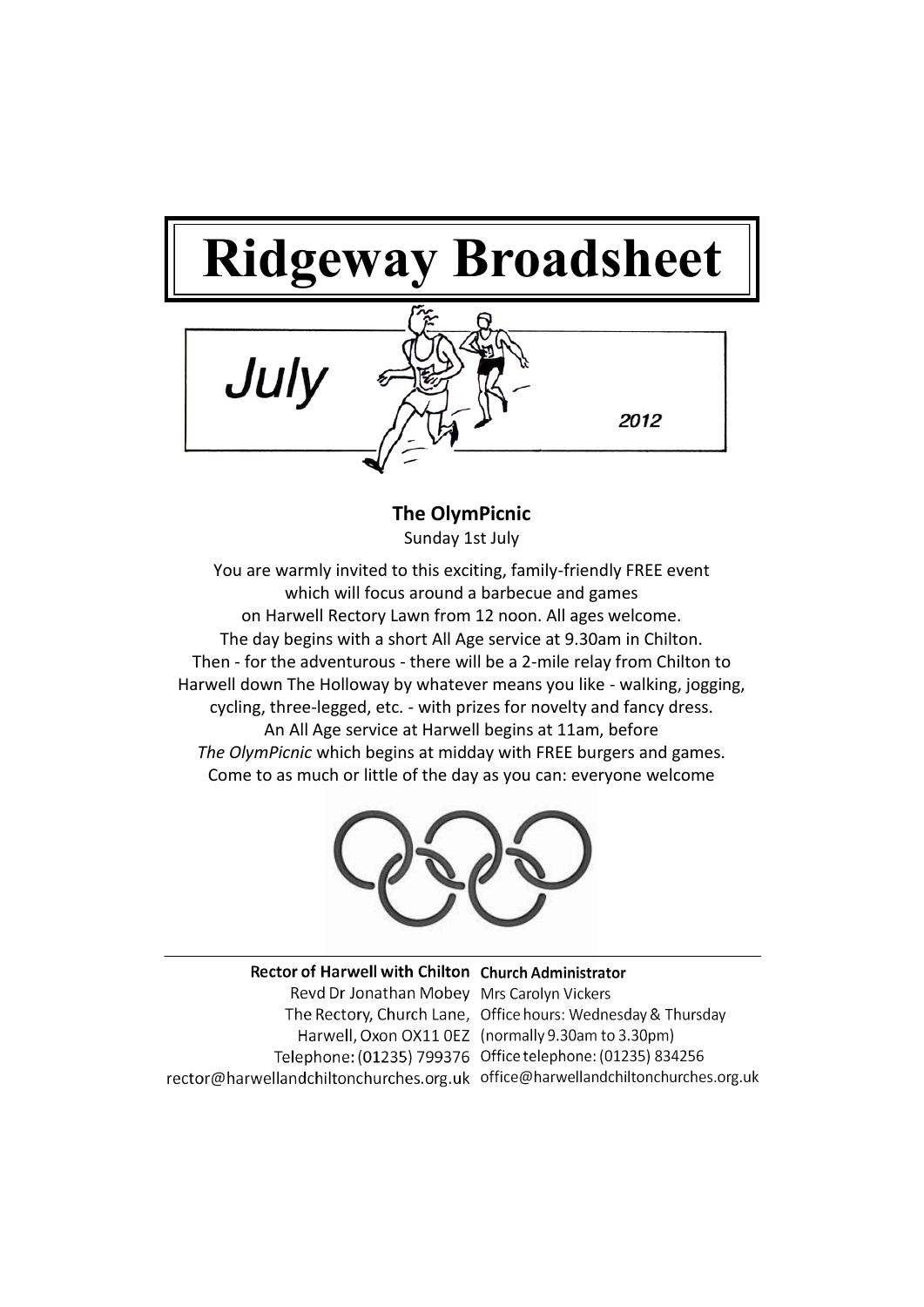### **CHILDREN'S SOCIETY**

Our thanks go to Betty McNiven, who is retiring after 24 years as our Children's Society representative, organising the Box Collections. Over the years Betty has increased the number of Box holders and overseen a total contribution of around £8000 for the Society. Mandy Birkinshaw is taking over from Betty, and she will be in touch with existing Box holders in the autumn. Meanwhile, if you would like to have a Collection Box for loose change - and more please give Mandy a ring on 221161. Thanks again Betty, for all your faithful work and excellent administration!

# **JUBILEE CREAM TEAS**

I would like to say a huge thank you to everyone who helped at the cream teas at All Saints' on Jubilee Monday. So many people made lovely cakes and biscuits, helped move pews and serve and wash up. As always, it was a lovely atmosphere with over 150 people dropping into church for tea, cake and a chat. We raised £268 for charity. Thank you so much for all your hard work - I could not do it without you all. Hazel King.

# **CHARITY SALE, COFFEE AND TEA**

Thursday 7th July, St. Matthew's Church Hall. Come along and enjoy: Bring & Buy, Bric-a-brac, plants, cakes, books, produce, etc. Coffee morning 10am-noon; afternoon tea 2-4pm. In aid of individuals and outreach agencies supported by St. Matthew's Church. Entry by donation. Contributions to Betty Pyke 835324.

#### **GENESIS SERIES - JUNE TO AUGUST**

The sermon series from June to August for our 9.30am and 11am services is 'Genesis: Beginnings'. A number of homegroups will be studying Genesis in parallel with this, and now would be great time to join a group if this interests you—further information from Kate Evans on 512939 or kate@sungrove.plus.com.

#### **GALATIANS SERIES— EVENING SERVICES**

We have begun a study series during the 6.15pm services on the Epistle, or Letter, to the Galatians. This will continue until August. Galatians contributed to the major turning point Martin Luther brought to the Christian faith in the Reformation. This letter is about the true nature of our relationship with God and Jesus Christ and "helps us to understand what God - not others - requires of his followers and how we can live out our faith" in freedom. Those who would like to follow this series might like to use John Stott's Bible Studies, 'Galatians, Experiencing the Grace of Christ', £4.65. An alternative would be Tom Wright's Bible Study Guides, Galatians, £4.24. Both guides have questions to prompt our thoughts as we read this Letter.

# **CHRISTIAN AID**

The house to house collection for Christian Aid raised £832 in Chilton and £1522.98 in Harwell. Thank you to all who gave and those who collected.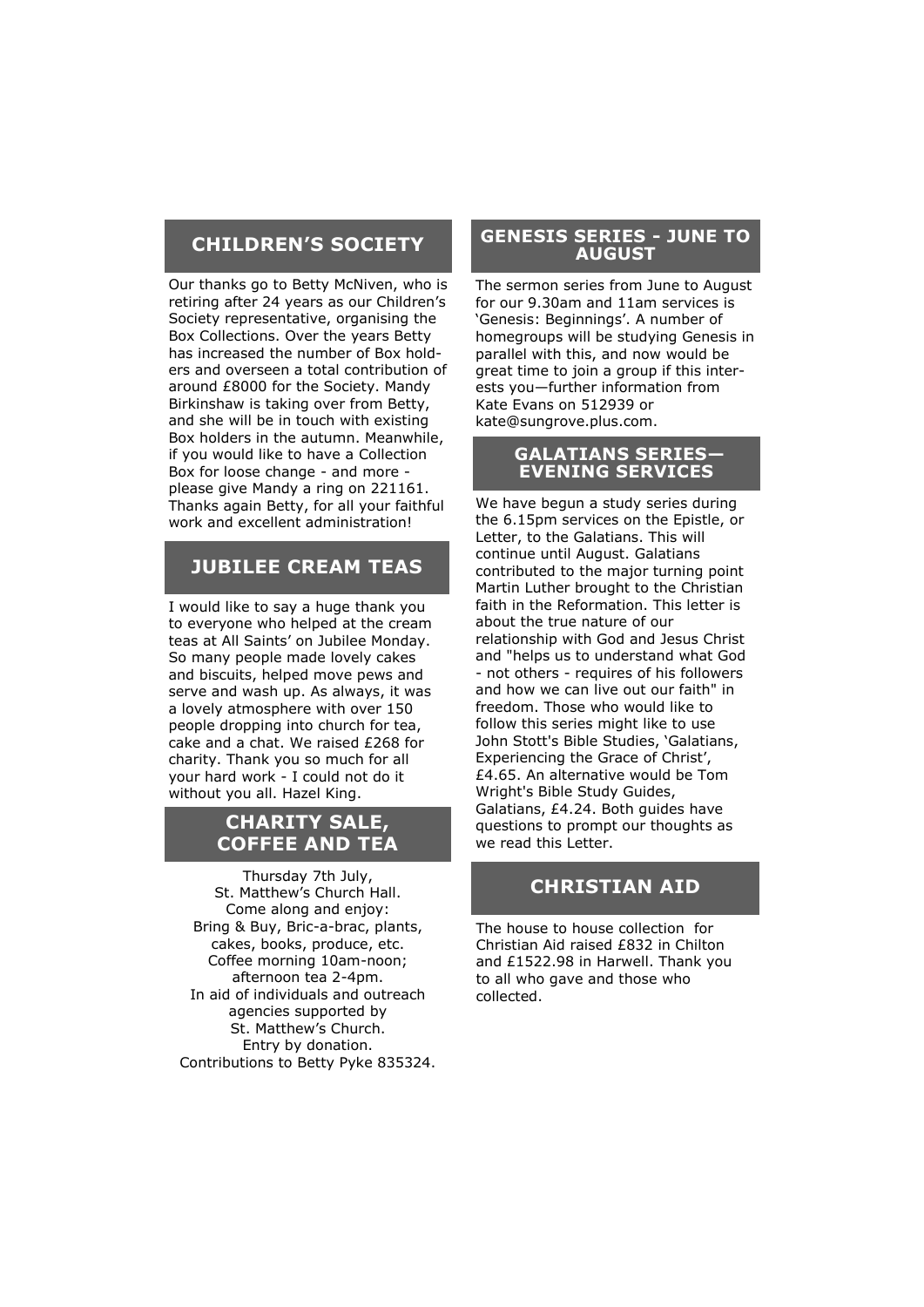#### **Jonathan writes...**

"Send her victorious, happy and glorious!" The Diamond Jubilee celebrations are only just over, and the country finds itself gearing up for another major event. Again, the National Anthem will be played, but now to urge Team GB to victory in the London Olympics. This year is a gift for schools, who are able to link their Sports Days to this global celebration of sporting excellence to encourage their pupils to athletic endeavour.

Sport and athletics can be very valuable, not only in promoting physical health, but also for encouraging teamwork, building self-esteem and developing perseverance. A number of pioneering projects in poor communities use sport to great effect, and sports teams and events have great potential to bring together people from diverse backgrounds.

But not everyone is sporty. Some people have been scarred by bad experiences at school, not being picked for the team, or coming last in the race despite trying hard. Some people would love to be good at sport, but it just doesn't happen for them. What does the Olympics have for them? Well, one thing the Olympics offers is a chance to cheer on the national team that is representing us. Although we may not be up to competing, in a way they are doing it for us. They go through the gruelling training and the pressure of competing, paying a great personal cost, in order to win the prize on our behalf. We can cheer them on, and if they win medals, we can celebrate with them. Winning gold in the Olympics is out of the question for most of us, but they can do it for us.

The Christian faith sees Jesus representing us in a similar way; the champion athlete representing his nation and winning the prize on their behalf. And as there is only one gold medal or crown of laurels to be won in each race, only Jesus is able to win the prize. As the Apostle Paul says, "Do you not know that in a race all the runners run, but only one gets the prize?" He goes on to say that the prize that Christians are really interested in is one of supreme value, of even greater worth than an Olympic Gold; it is "a crown that will last forever" (1 Corinthians 9:24,25).

Jesus is the one who is truly victorious, happy and glorious. He wins the prize that we are incapable of winning, but he wins it on our behalf. As we cheer on our team at the Olympics this summer, urging them on to win the prizes that are far beyond our reach, we can know that, however many they win, the ultimate prize of eternal life is already won for those who cheer for Jesus.

Revd Dr Jonathan Mobey Rector of Harwell with Chilton July 2012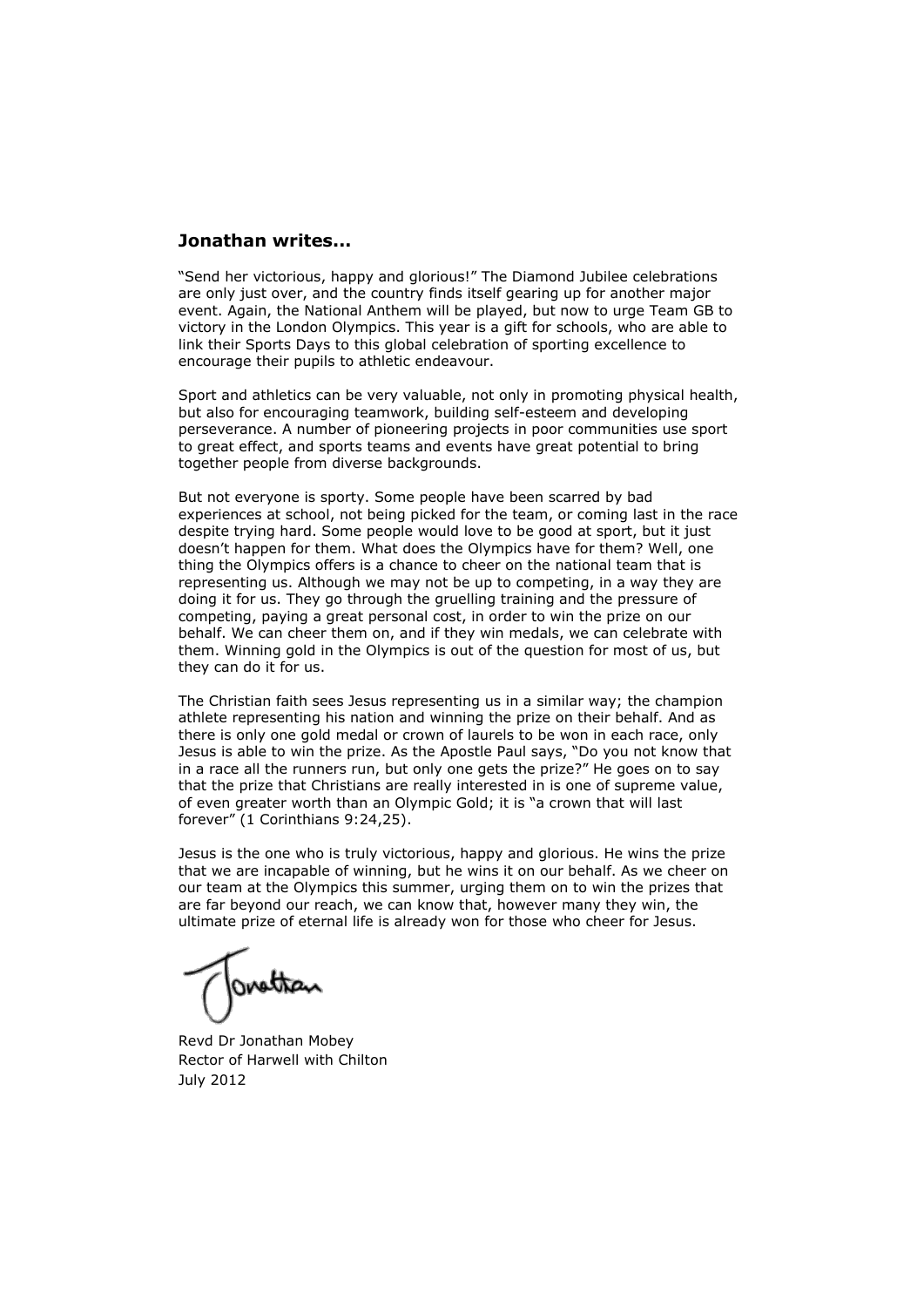July 2012

**Sunday 1 8:00am Holy Communion at St Matthew's, Harwell 9:30am All Age Worship at All Saints', Chilton Trinity 4 11:00am All Age Worship at St Matthew's, Harwell 12:00pm The OlymPicnic at Rectory Lawn, Harwell 6:15pm Evening Prayer at St Matthew's, Harwell 7:00pm Youth Fellowship at 9 The Cleave, Harwell** Monday 2 9:30am Fledgelings at St Matthew's Church Hall 10:00am Missions Meeting at 'Dromore', Townsend, Harwell 7:30pm Bell Ringing Practice at All Saints' Church 8:00pm Home Group at 10 Jennings Lane, Harwell Tuesday 3 3:30pm Chilton Evergreens at Chilton Village Hall 7:45pm Combined PCC meeting at All Saints' Church 9:00pm All Saints' PCC meeting at All Saints' Church 9:00pm St Matthew's PCC meeting at All Saints' Church Wednesday 4 10:15am Home Group at St Matthew's Church meeting room 1:45pm Home Group at 15 Elderfield Crescent, Chilton 7:30pm Chilton Choir Practice at All Saints' Church 8:30pm Night Prayer at All Saints' Church Thursday 5 7:30pm Bell Ringing Practice at St Matthew's Church Friday 6 2:00pm Home Group at Cherry Tree Court, Harwell Saturday 7 8:30am Prayer Meeting at both Churches 10:00am Charity sale, coffee & tea-St Matthew's Church Hall **Sunday 8 8:00am Holy Communion at All Saints', Chilton 9:30am Morning Worship at All Saints', Chilton Trinity 5 11:00am Holy Communion at St Matthew's, Harwell 4:30pm Hands Free Worship at St Matthew's, Harwell 7:00pm Youth Fellowship at 9 The Cleave, Harwell** Monday 9 9:30am Fledgelings at St Matthew's Church Hall 7:30pm Bell Ringing Practice at All Saints' Church 8:00pm Home Group at 10 Jennings Lane, Harwell Tuesday 10 7:15pm Chilton Wives—BBQ at Russet Dene, Chilton Wednesday 11 10:15am Home Group at St Matthew's Church meeting room 1:45pm Home Group at 15 Elderfield Crescent, Chilton 7:30pm Chilton Choir Practice at All Saints' Church Thursday 12 7:30pm Bell Ringing Practice at St Matthew's Church Friday 13 2:00pm Home Group at Cherry Tree Court, Harwell Saturday 14 8:30am Prayer Meeting at both Churches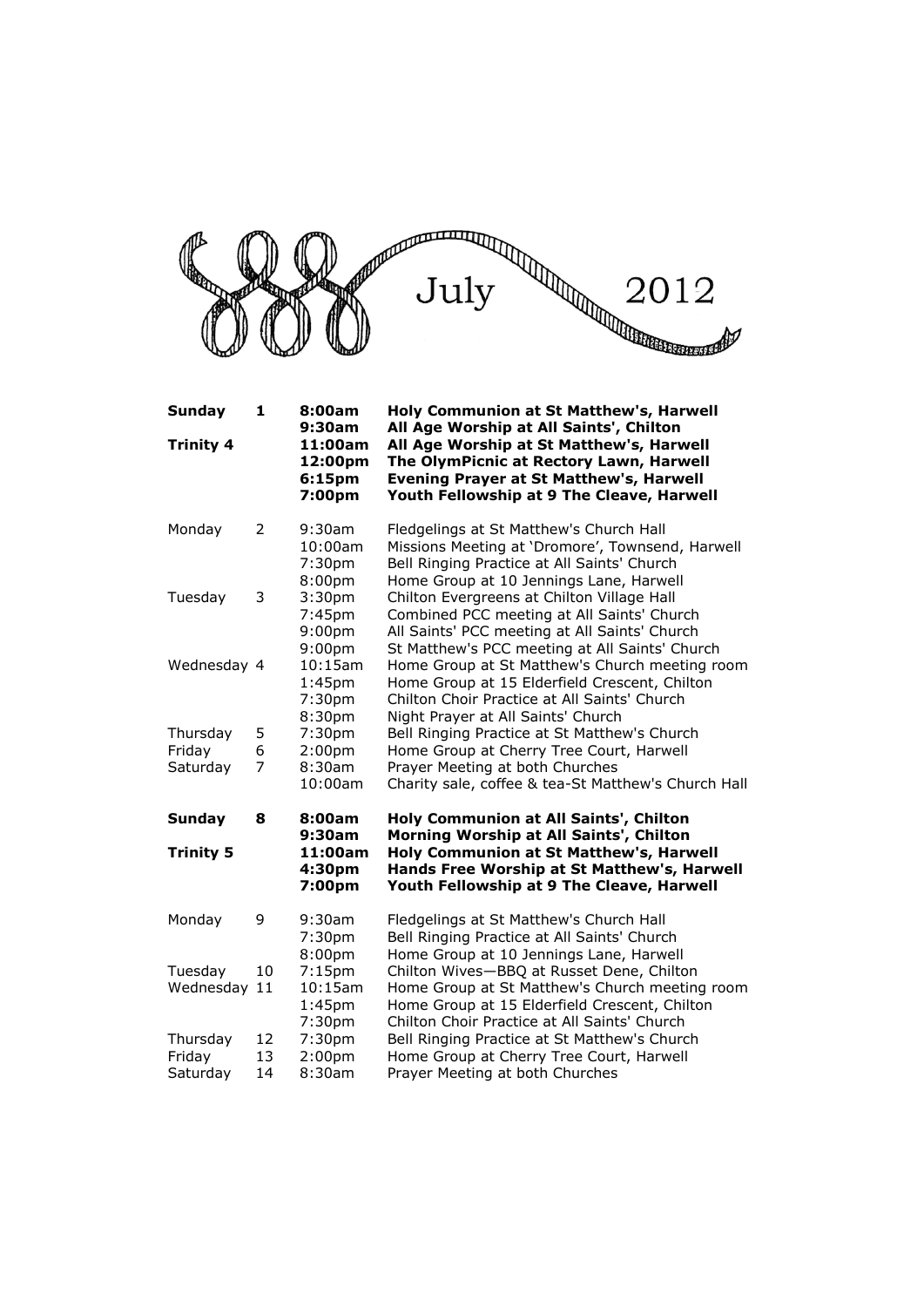| Sunday                     | 15       | 8:00am<br>9:30am<br>11:00am                     | Holy Communion at St Matthew's, Harwell<br><b>Holy Communion at All Saints', Chilton</b><br>Morning Worship at St Matthew's, Harwell                                                                                                  |
|----------------------------|----------|-------------------------------------------------|---------------------------------------------------------------------------------------------------------------------------------------------------------------------------------------------------------------------------------------|
| <b>Trinity 6</b>           |          | 6:15 <sub>pm</sub><br>7:00pm                    | Evening Prayer (BCP) at St Matthew's, Harwell<br>Youth Fellowship at 9 The Cleave, Harwell                                                                                                                                            |
| Monday                     | 16       | 9:30am<br>7:30pm<br>8:00pm                      | Fledgelings at St Matthew's Church Hall<br>Bell Ringing Practice at All Saints' Church<br>Home Group at 10 Jennings Lane, Harwell                                                                                                     |
| Tuesday                    | 17       | 10:00am<br>7:30pm                               | Holy Communion (BCP) - Cherry Tree Court, Harwell<br>Ladies' Group at Harwell                                                                                                                                                         |
| Wednesday 18               |          | 10:15am<br>1:45pm<br>7:30pm<br>8:00pm<br>8:00pm | Home Group at St Matthew's Church meeting room<br>Home Group at 15 Elderfield Crescent, Chilton<br>Chilton Choir Practice at All Saints' Church<br>Home Group at Various homes in Chilton<br>Men's Group at Rose & Crown Pub, Chilton |
| Thursday                   | 19       | 9:30pm<br>7:30pm                                | Harwell Evergreens-river trip-Reading to Henley<br>Bell Ringing Practice at St Matthew's Church                                                                                                                                       |
| Friday<br>Saturday         | 20<br>21 | 2:00 <sub>pm</sub><br>8:30am                    | Home Group at Cherry Tree Court, Harwell<br>Prayer Meeting at both Churches                                                                                                                                                           |
| Sunday                     | 22       | 8:00am<br>9:30am                                | Holy Communion at All Saints', Chilton<br>Morning Worship at All Saints', Chilton                                                                                                                                                     |
| <b>Trinity 7</b>           |          | 11:00am<br>6:15pm                               | Morning Worship at St Matthew's, Harwell<br>Holy Communion at St Matthew's, Harwell                                                                                                                                                   |
| Monday                     | 23       | 9:30am<br>7:30pm<br>8:00pm                      | Fledgelings at St Matthew's Church Hall<br>Bell Ringing Practice at All Saints' Church<br>Home Group at 10 Jennings Lane, Harwell                                                                                                     |
| Wednesday 25               |          | 10:15am<br>1:45pm<br>7:30pm<br>8:00pm           | Home Group at St Matthew's Church meeting room<br>Home Group at 15 Elderfield Crescent, Chilton<br>Chilton Choir Practice at All Saints' Church<br>Home Group at Various homes in Chilton                                             |
| Thursday                   | 26       | 6:15 <sub>pm</sub><br>7:30pm                    | Harwell Young Singers Practice at St Matthew's<br>Bell Ringing Practice at St Matthew's Church                                                                                                                                        |
| Friday<br>Saturday         | 27<br>28 | 2:00 <sub>pm</sub><br>8:30am                    | Home Group at Cherry Tree Court, Harwell<br>Prayer Meeting at both Churches                                                                                                                                                           |
| Sunday<br><b>Trinity 8</b> | 29       | 8:00am<br>9:30am<br>11:00am<br>6:15pm           | Holy Communion at St Matthew's, Harwell<br><b>Holy Communion at All Saints', Chilton</b><br>Morning Worship at St Matthew's, Harwell<br><b>Evening Prayer at All Saints', Chilton</b>                                                 |
| Monday                     | 30       | $9:30$ am<br>7:30pm<br>8:00pm                   | Fledgelings at St Matthew's Church Hall<br>Bell Ringing Practice at All Saints' Church<br>Home Group at 10 Jennings Lane, Harwell                                                                                                     |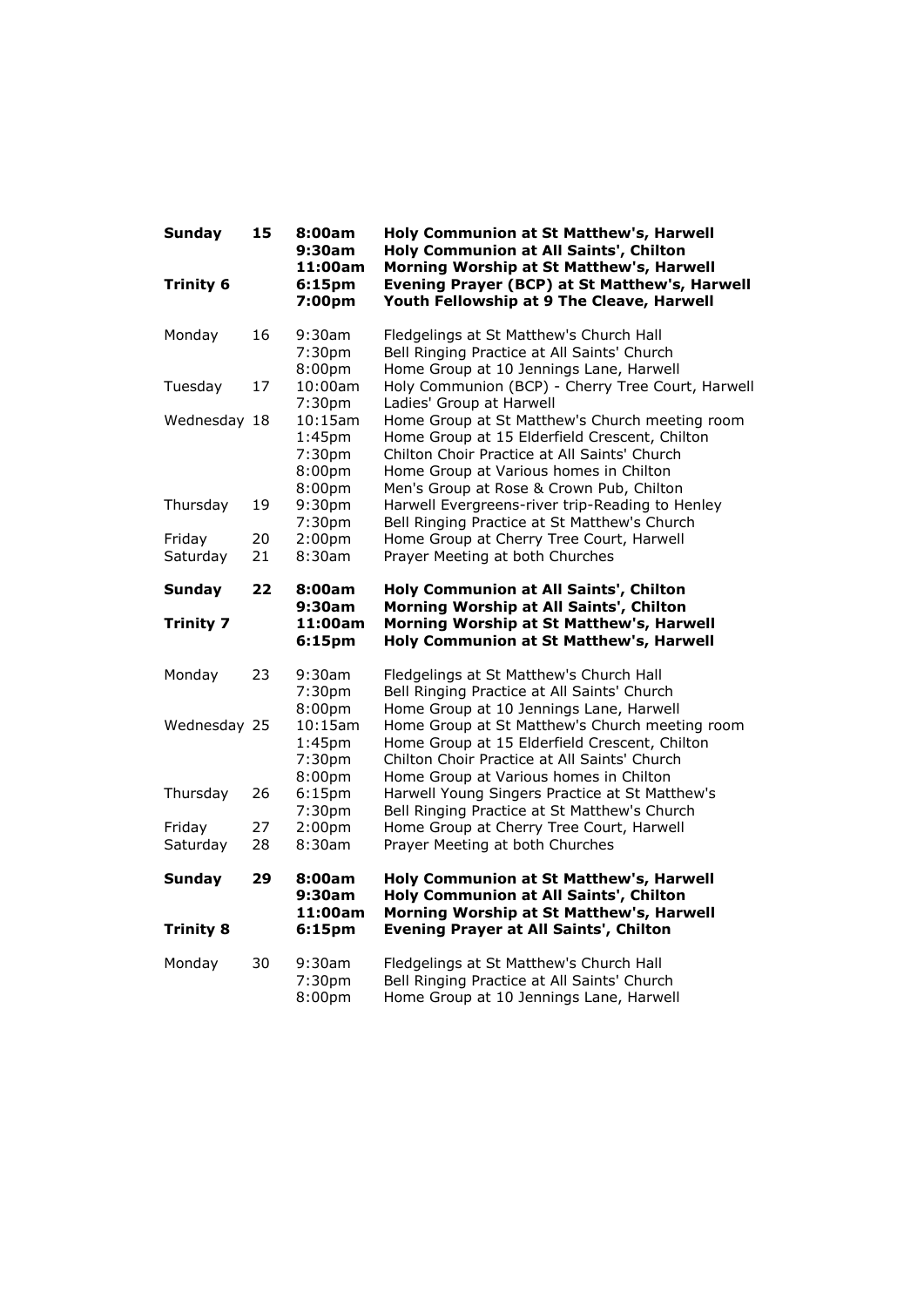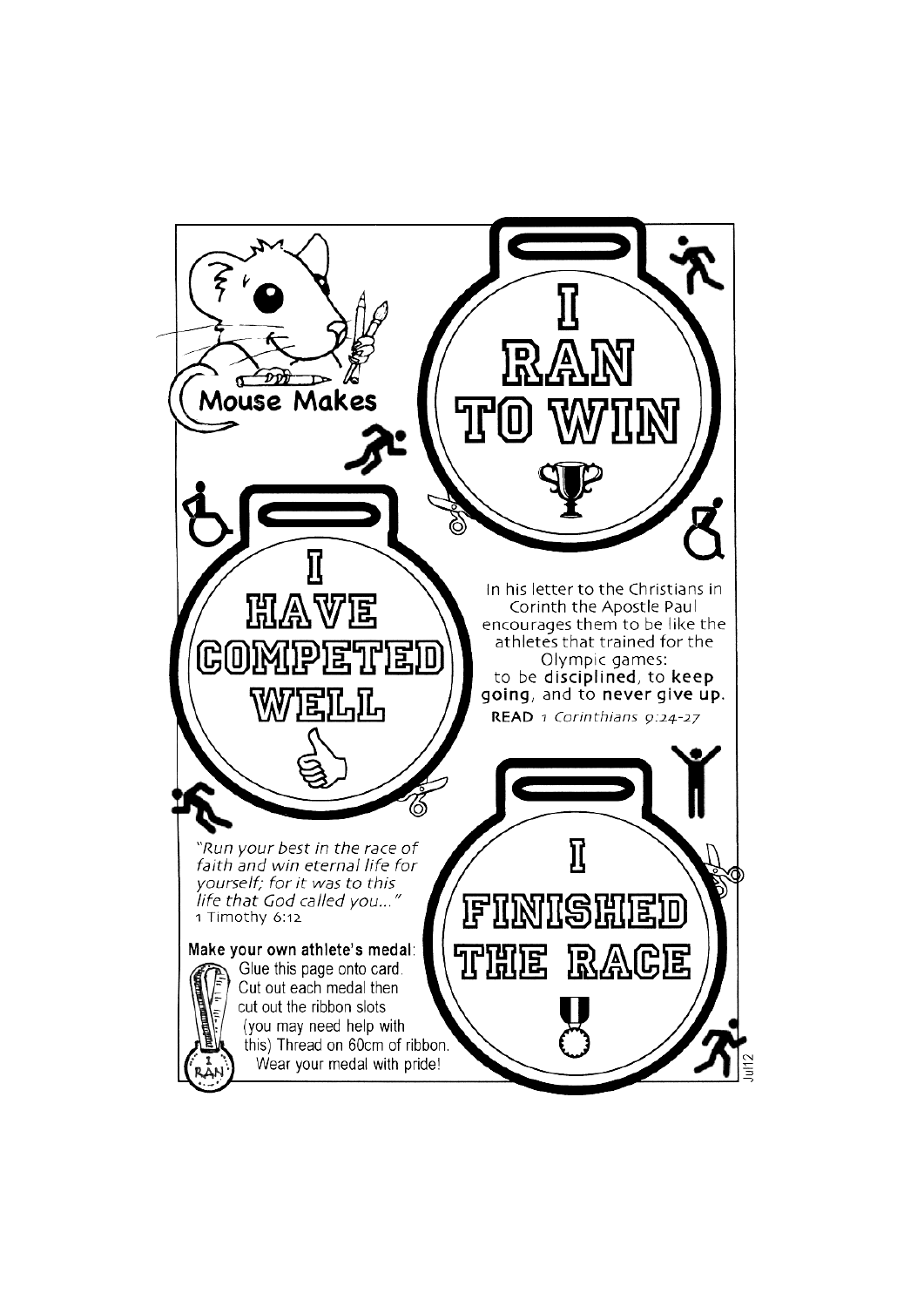# **FROM THE PARISH**

#### **Baptisms**

*"Welcome into the Lord's family"*

Chloe & Charlotte Knibbs Annabell Rose Hoddinott

#### **Funerals**

*"He who believes in Me will live"*

Kenneth Percival Nicholson (84) William Harold King (93) Isobel Alice (Babs) Sadler (90)

## **FLEDGELINGS**

Fledgelings is a drop-in centre for parents/carers of young children, meeting 9.30-11.30am every Monday during term time at St Matthew's Church Hall. There is tea and chat for adults and free play and craft for the children.

If you are the parent/carer of a child, why not come and enjoy a cuppa while we help to look after your baby? If you know some new parents in your road, please let them know about us.

Thank you to all who support us through encouragement and prayer and by providing refreshments. A current need is for volunteers to help set up at 7.30pm on Sunday evening, or at 9.00am on Monday morning. Also, members of our churches are very welcome to join the team to welcome the mums, dads, grannnies, child minders and nannies who join us each week. Contact: Anne Gill 833575.

# **REGISTERS TORCH RELAY PRAYER**

*As this light travels our nation, may your light, O God, shine in the hearts of all who gather to celebrate the energy, skill and dedication of others. Send your Holy Spirit to light up our lives and set our hearts on fire with love for you; through Christ our Lord. Amen.*

# **CHURCH WATCH — ST MATTHEW'S**

We have been having a few problems from certain younger visitors to the church, mostly on Saturdays and during out of school hours. It would be appreciated if anyone living near the church or passing by (e.g. dog walkers) could drop in now and again to show a presence, especially during such times. We want to keep the church open for the benefit of villagers and visitors, but we also want to try to discourage its use as an indoor play area. A formal rota would be difficult to administer and it would be unlikely to provide full protection, but we are looking into some CCTV coverage. Tony Hughes and Mel Gibson, Churchwardens.